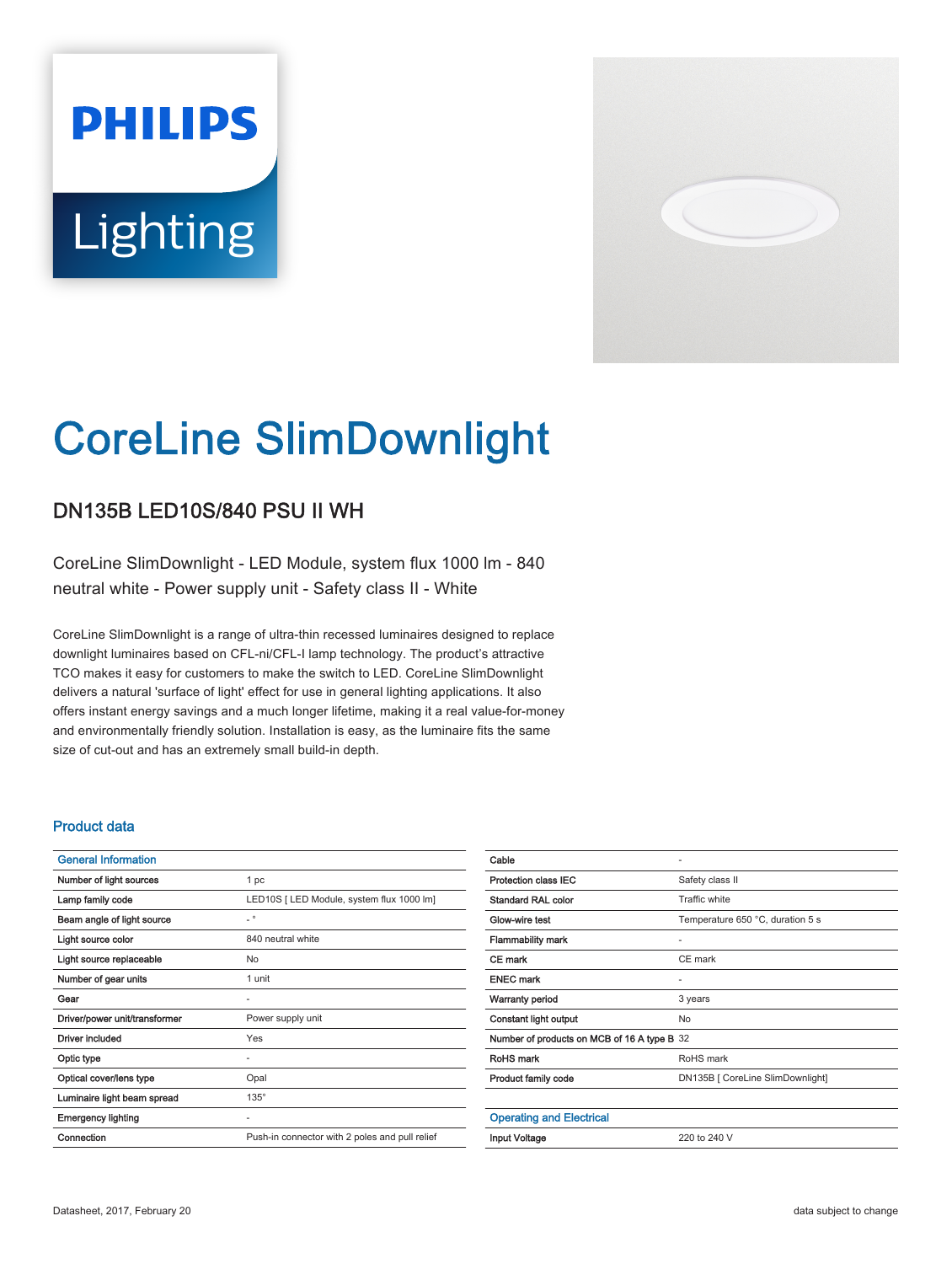### CoreLine SlimDownlight

| <b>Input Frequency</b>        | 50 to 60 Hz     |
|-------------------------------|-----------------|
| Inrush current                | 3.4A            |
| Inrush time                   | $29$ ms         |
| Power Factor (Min)            | 0.9             |
| Power Factor (Nom)            | 0.9             |
|                               |                 |
| <b>Controls and Dimming</b>   |                 |
| Dimmable                      | No              |
|                               |                 |
| <b>Mechanical and Housing</b> |                 |
| <b>Housing Material</b>       | Aluminum        |
| Reflector material            | Polycarbonate   |
| Optic material                | Polycarbonate   |
| Optical cover/lens material   | Polycarbonate   |
| <b>Fixation material</b>      | Aluminum        |
| Optical cover/lens finish     | Frosted         |
| Overall height                | $20 \text{ mm}$ |

| Initial chromaticy                           | $(0.38, 0.38)$ SDCM <5                           |
|----------------------------------------------|--------------------------------------------------|
| Initial input power                          | 13 W                                             |
| Power consumption tolerance                  | $+/-10%$                                         |
|                                              |                                                  |
| <b>Over Time Performance (IEC Compliant)</b> |                                                  |
| Driver failure rate at 5000 h                | $1\%$                                            |
| Median useful life L70B50                    | 50000 h                                          |
| Median useful life L80B50                    | 30000 h                                          |
| Median useful life L90B50                    | 15000 h                                          |
|                                              |                                                  |
| <b>Application Conditions</b>                |                                                  |
| Ambient temperature range                    | 0 to $+35$ °C                                    |
| Average ambient temperature                  | 25 °C                                            |
| Suitable for random switching                | Yes (relates to presence/ movement detection and |
|                                              | daylight harvesting)                             |
|                                              |                                                  |
| <b>Product Data</b>                          |                                                  |
| Full product code                            | 871869607043799                                  |
| Order product name                           | DN135B LED10S/840 PSU II WH                      |
| <b>EAN/UPC - Product</b>                     | 8718696070437                                    |
| Order code                                   | 910503910111                                     |
| Numerator - Quantity Per Pack                | $\mathbf{1}$                                     |
| Numerator - Packs per outer box              | 12                                               |
| Material Nr. (12NC)                          | 910503910111                                     |
| Net Weight (Piece)                           | 0.300 kg                                         |

 $C \in \left[\begin{array}{cc} 650^{\circ}C & P20 & K02 \end{array}\right]$ 

#### Approval and Application

Overall diameter 165 mm

| Ingress protection code      | IP20 [ Finger-protected] |
|------------------------------|--------------------------|
| Mech. impact protection code | IK02 [ 0.2 J standard]   |

| Initial Performance (IEC Compliant) |                     |
|-------------------------------------|---------------------|
| Initial luminous flux               | $1000 \, \text{Im}$ |
| Luminous flux tolerance             | $+/-10%$            |
| Initial LED luminaire efficacy      | 77 Im/W             |
| Init. Corr. Color Temperature       | 4000 K              |
| Init. Color Rendering Index         | >80                 |

#### Dimensional drawing



CoreLine SmartDownlight DN135B/DN135C